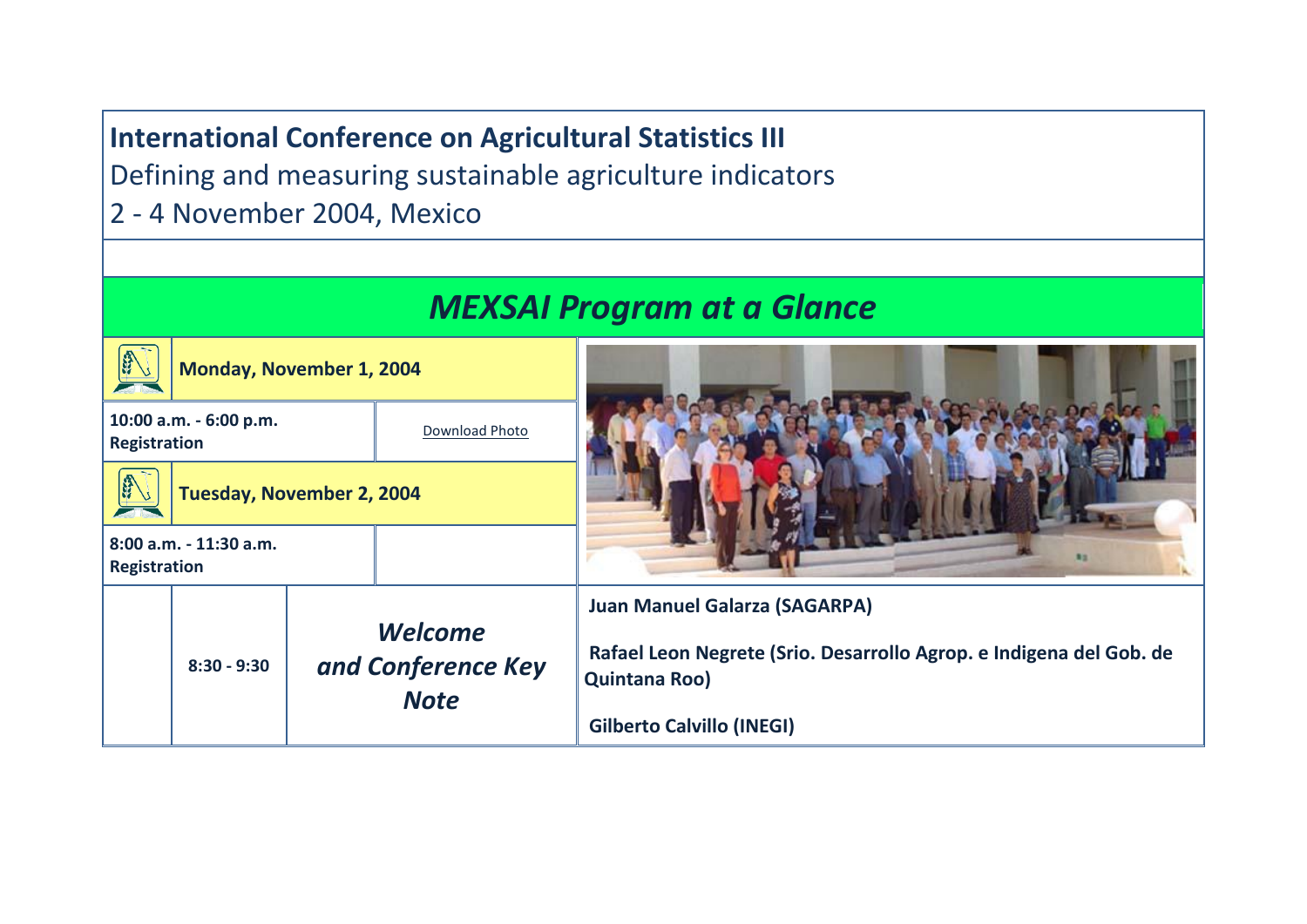| $9:30 - 10:15$                     | <b>Key Note</b><br><b>Topic 1</b><br><b>Speaker</b> | <b>From Agricultural to Rural Development Indicators</b>                                                                        |                                                                                                                                |                                                                                              |  |
|------------------------------------|-----------------------------------------------------|---------------------------------------------------------------------------------------------------------------------------------|--------------------------------------------------------------------------------------------------------------------------------|----------------------------------------------------------------------------------------------|--|
| $10:15 - 11:00$                    |                                                     | "New Challenges in Agricultural Statistics"                                                                                     |                                                                                                                                | Haluk Kasnakoglu (FAO)                                                                       |  |
|                                    |                                                     | "Good Indicators are Hard to Find"                                                                                              |                                                                                                                                | <b>Susan Offutt (USDA-ERS)</b>                                                               |  |
| $11:00 - 11:30$                    | <b>Coffee</b><br><b>Break</b>                       | Room 1                                                                                                                          | Room <sub>2</sub>                                                                                                              | Room <sub>3</sub>                                                                            |  |
| $11:30 - 1:00$                     | <b>Parallel</b><br><b>Sessions</b>                  | <b>Data Requirements for</b><br><b>Rural Development</b><br><b>Indicators</b><br>papers<br><b>Juan Manual Galarza</b><br>(SIAP) | It Makes a Difference: Household versus<br><b>Farm as a Unit of Measurement</b><br>papers<br><b>Susan Offutt</b><br>(USDA/ERS) | <b>Contributed</b><br><b>Papers Topic 1</b><br><b>papers</b><br>Jaime de la Llata<br>(INEGI) |  |
| $1:00 - 2:30$                      | Lunch                                               |                                                                                                                                 |                                                                                                                                |                                                                                              |  |
| $2:30 - 4:30$                      | <b>Parallel</b><br><b>Sessions</b>                  | <b>Labor Force in Rural</b><br><b>Areas (Concepts and</b><br>Methodology)<br>papers<br><b>Jan Karlsson</b><br>(UNECE)           | <b>Income and Employment</b><br>of the Rural Household<br><b>papers</b><br><b>Andreas Lindner</b><br>(OECD)                    |                                                                                              |  |
| <b>Wednesday, November 3, 2004</b> |                                                     |                                                                                                                                 |                                                                                                                                |                                                                                              |  |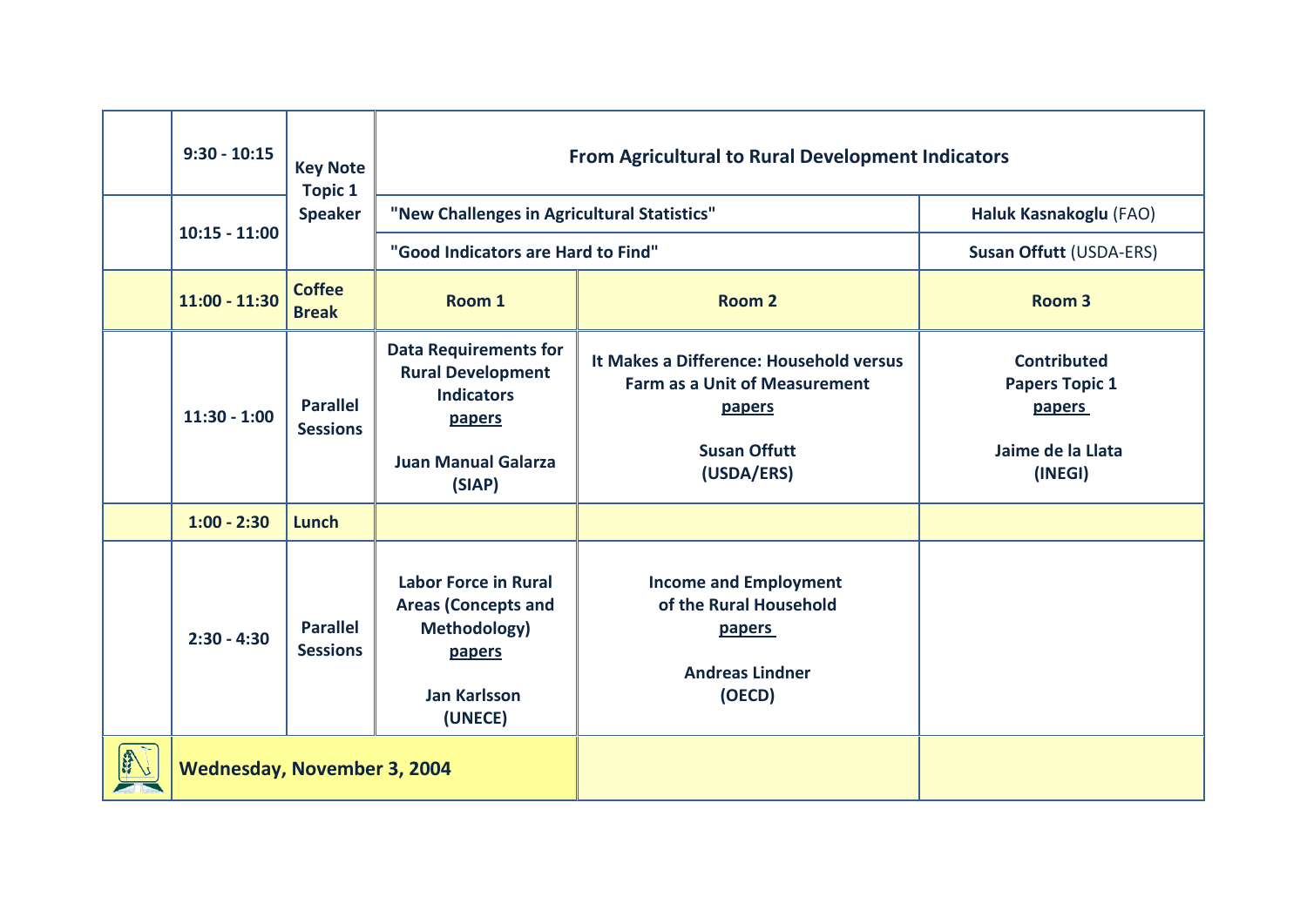| $9:00 - 10:00$  | <b>Key Note</b><br><b>Topic</b><br>$\overline{2}$<br><b>Speaker</b> | <b>International Standards and Methodology for Agriculture</b><br>and Rural Statistics                                                                             |                                                                                                       |                                                                                                      |
|-----------------|---------------------------------------------------------------------|--------------------------------------------------------------------------------------------------------------------------------------------------------------------|-------------------------------------------------------------------------------------------------------|------------------------------------------------------------------------------------------------------|
| $10:00 - 11:00$ |                                                                     | "Observations and Suggestions for Improving Agricultural and<br><b>Rural</b><br><b>Statistics in Developing Countrys"</b>                                          |                                                                                                       | <b>Isodora P. David (Ret. ADB)</b>                                                                   |
|                 |                                                                     | "International Interests in Agriculture and Rural Statistics"                                                                                                      |                                                                                                       | Ron Bosecker (USDA/NASS)                                                                             |
| $11:00 - 11:15$ | <b>Coffee</b><br><b>Break</b>                                       | Room 1                                                                                                                                                             | Room 2                                                                                                | Room <sub>3</sub>                                                                                    |
| $11:15 - 12:45$ | <b>Parallel</b><br><b>Sessions</b>                                  | <b>Strategies for</b><br><b>Developing a National</b><br><b>System of Agriculture</b><br>and Rural Statistics<br><u>papers</u><br><b>Ben Kiregyera</b><br>(Uganda) | <b>New Development in Census</b><br><b>Methodologies</b><br><b>papers</b><br><b>Hiek Som</b><br>(FAO) | <b>Contributed Papers</b><br><b>Topic 2</b><br><b>papers</b><br><b>Marshall Dantzler (USDA/NASS)</b> |
| $12:45 - 2:00$  | Lunch                                                               |                                                                                                                                                                    |                                                                                                       |                                                                                                      |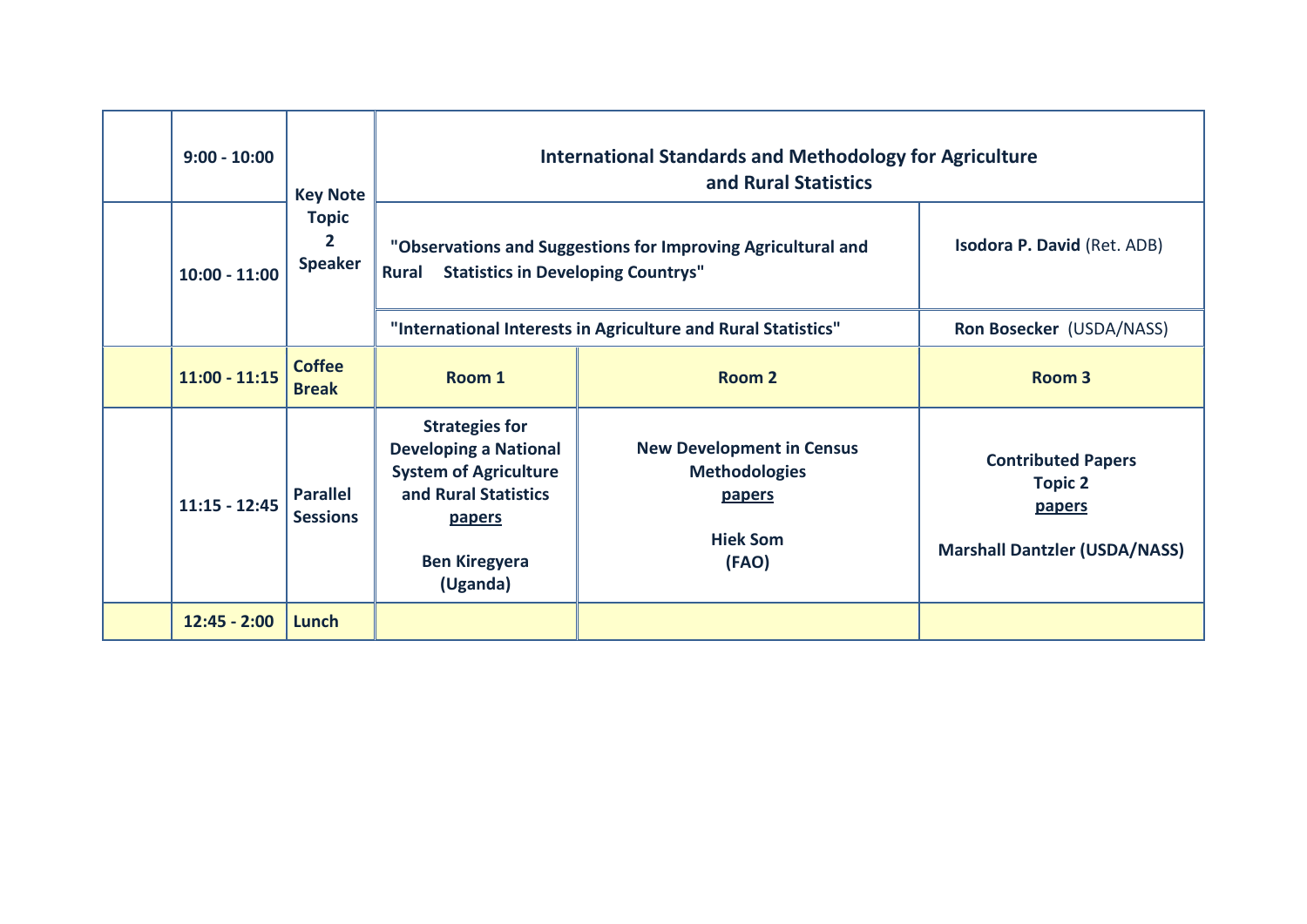| $2:00 - 4:00$              |                                | The Innovative Use of<br><b>Surveys and Censuses -</b><br><b>Practical Solutions to</b><br><b>Today's Challenges</b><br>papers<br><b>Denis Chartrand</b><br>(Statistics Canada) | The Innovative Use of Surveys and<br><b>Censuses - Applications in Frame</b><br><b>Development and Sampling</b><br>papers<br><b>Mike Steiner (USDA/NASS)</b> | <b>Methodology and New Techniques</b><br>for Statistical Systems<br><b>papers</b><br><b>Robert Mayo</b><br>(FAO)      |
|----------------------------|--------------------------------|---------------------------------------------------------------------------------------------------------------------------------------------------------------------------------|--------------------------------------------------------------------------------------------------------------------------------------------------------------|-----------------------------------------------------------------------------------------------------------------------|
| 5:00                       | <b>Visit to Xcaret</b>         |                                                                                                                                                                                 |                                                                                                                                                              |                                                                                                                       |
| Thursday, November 4, 2004 |                                |                                                                                                                                                                                 |                                                                                                                                                              |                                                                                                                       |
| $9:00 - 10:00$             | <b>Key Note</b><br>Topic 3     | "Rural Poverty and Hunger (MDG1)"                                                                                                                                               | Kevin Cleaver (World Bank)                                                                                                                                   |                                                                                                                       |
| $10:00 - 11:00$            | <b>General</b><br><b>Topic</b> | "Panel Session: Statistical Capacity Building"                                                                                                                                  | Fred Vogel (World Bank)                                                                                                                                      |                                                                                                                       |
| $11:00 - 11:30$            | <b>Coffee</b><br><b>Break</b>  | Room 1                                                                                                                                                                          | Room 2                                                                                                                                                       | Room <sub>3</sub>                                                                                                     |
| $11:30 - 1:00$             | Parallel<br><b>Sessions</b>    | <b>Measuring Rural</b><br><b>Poverty and Hunger</b><br>(MDG1)<br>papers<br><b>Nwanze Okidegbe</b><br>(WB)                                                                       | <b>Contributed Papers Topic 3</b><br>papers<br><b>Jorge Mernies</b><br>(FAO)                                                                                 | <b>Contributed Papers</b><br><b>General</b><br>papers<br><b>Elisabetta Carfagna</b><br>(University of Bologna, Italy) |